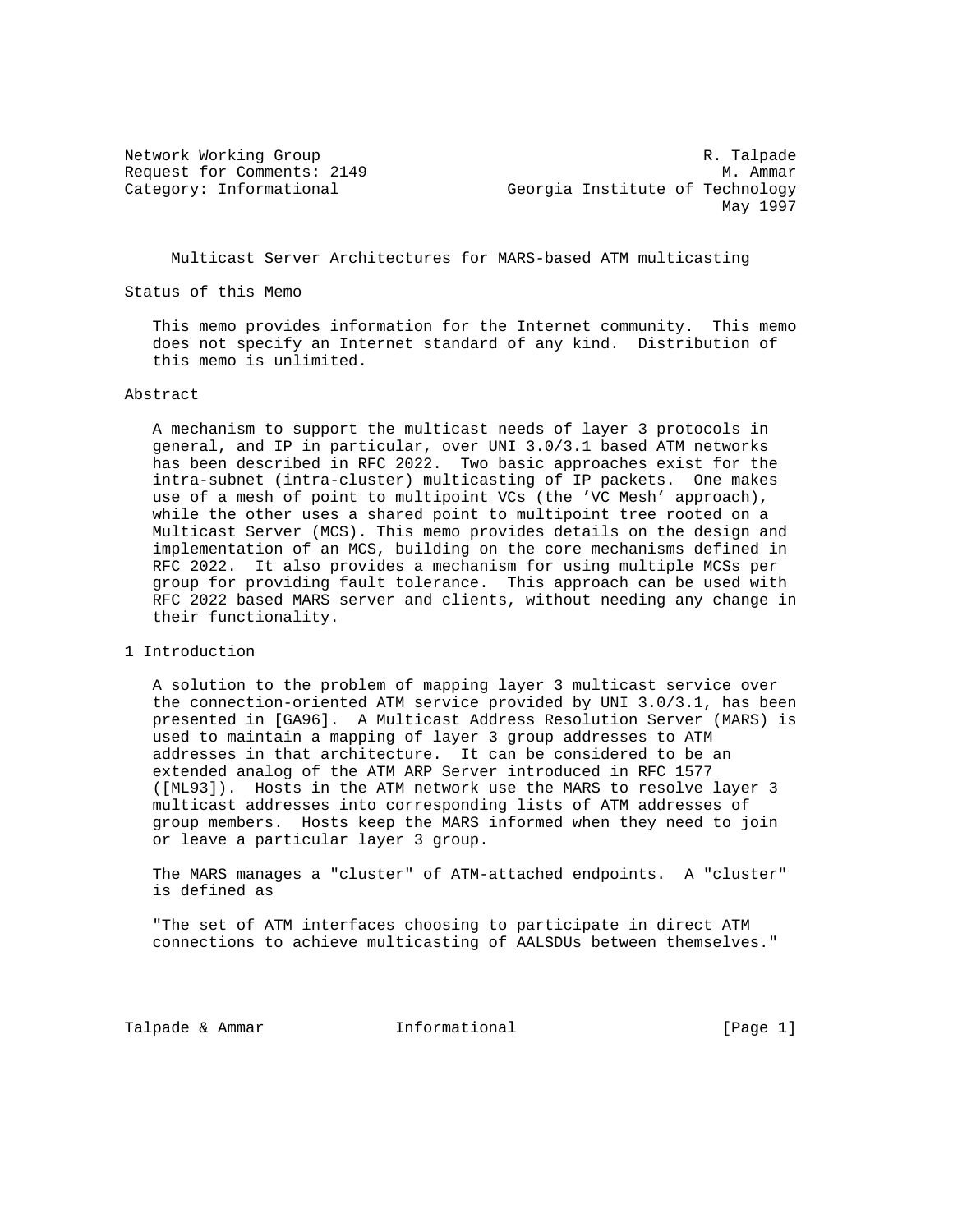In practice, a cluster is the set of endpoints that choose to use the same MARS to register their memberships and receive their updates from.

 A sender in the cluster has two options for multicasting data to the group members. It can either get the list of ATM addresses constituting the group from the MARS, set up a point-to-multipoint virtual circuit (VC) with the group members as leaves, and then proceed to send data out on it. Alternatively, the source can make use of a proxy Multicast Server (MCS). The source transmits data to such an MCS, which in turn uses a point-to-multipoint VC to get the data to the group members.

 The MCS approach has been briefly introduced in [GA96]. This memo presents a detailed description of MCS architecture and proposes a simple mechanism for supporting multiple MCSs for fault tolerance. We assume an understanding of the IP multicasting over UNI 3.0/3.1 ATM network concepts described in [GA96], and access to it. This document is organized as follows. Section 2 presents interactions with the local UNI 3.0/3.1 signaling entity that are used later in the document and have been originally described in [GA96]. Section 3 presents an MCS architecture, along with a description of its interactions with the MARS. Section 4 describes the working of an MCS. The possibility of using multiple MCSs for the same layer 3 group, and the mechanism needed to support such usage, is described in section 5. A comparison of the VC Mesh approach and the MCS approach is presented in Appendix A.

2 Interaction with the local UNI 3.0/3.1 signaling entity

 The following generic signaling functions are presumed to be available to local AAL Users:

 LCALL-RQ - Establish a unicast VC to a specific endpoint. LMULTI-RQ - Establish multicast VC to a specific endpoint. LMULTI-ADD - Add new leaf node to previously established VC. LMULTI-DROP - Remove specific leaf node from established VC. LRELEASE - Release unicast VC, or all Leaves of a multicast VC.

 The following indications are assumed to be available to AAL Users, generated by by the local UNI 3.0/3.1 signaling entity:

 LACK - Succesful completion of a local request. LREMOTE-CALL - A new VC has been established to the AAL User. ERRL-RQFAILED - A remote ATM endpoint rejected an LCALLRQ, LMULTIRQ, or L-MULTIADD. ERRL-DROP - A remote ATM endpoint dropped off an existing VC. ERRL-RELEASE - An existing VC was terminated.

Talpade & Ammar **Informational Informational** [Page 2]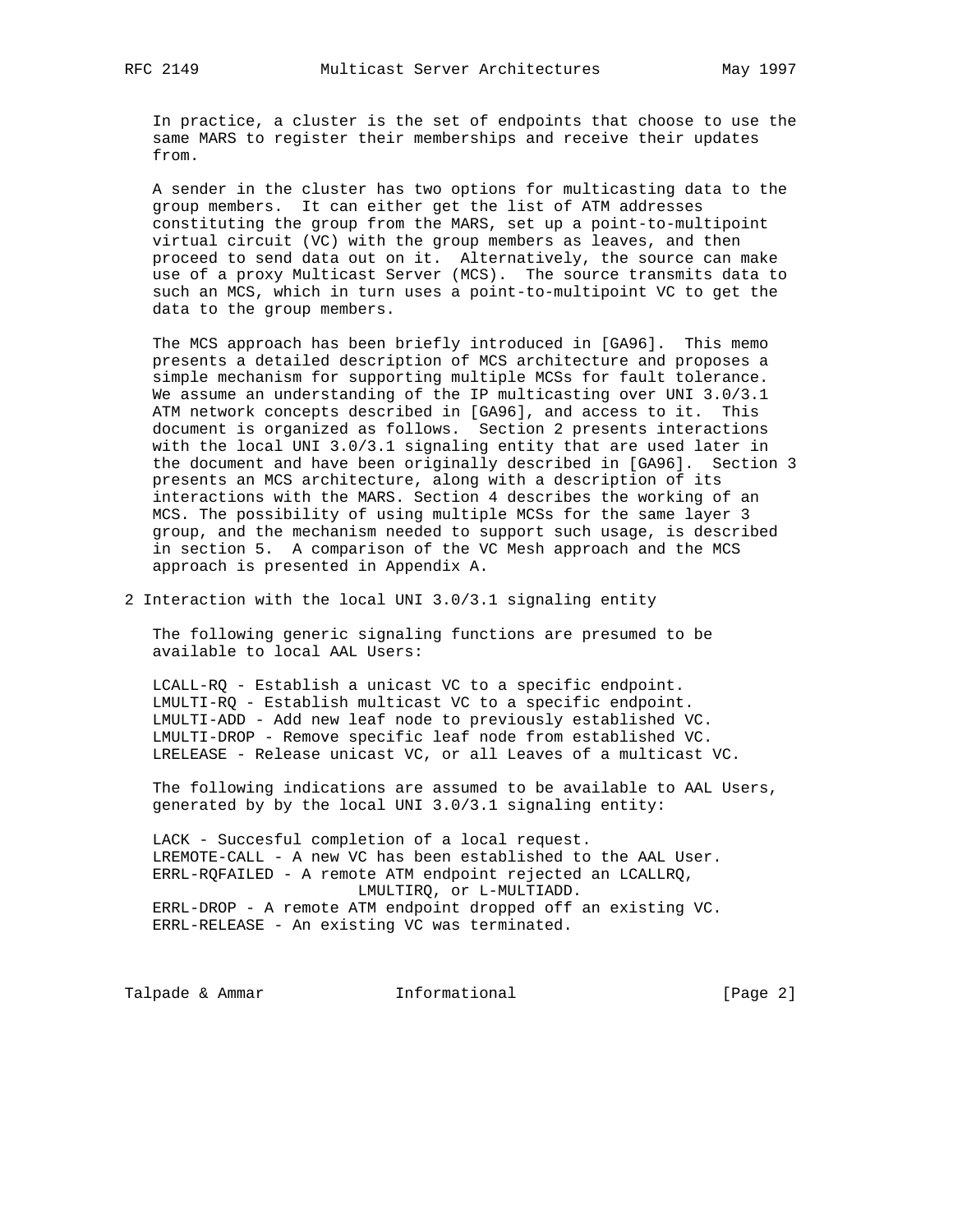## 3 MCS Architecture

 The MCS acts as a proxy server which multicasts data received from a source to the group members in the cluster. All multicast sources transmitting to an MCS-based group send the data to the specified MCS. The MCS then forwards the data over a point to multipoint VC that it maintains to group members in the cluster. Each multicast source thus maintains a single point-to-multipoint VC to the designated MCS for the group. The designated MCS terminates one point-to-multipoint VC from each cluster member that is multicasting to the layer 3 group. Each group member is the leaf of the point to-multipoint VC originating from the MCS.

 A brief introduction to possible MCS architectures has been presented in [GA96]. The main contribution of that document concerning the MCS approach is the specification of the MARS interaction with the MCS. The next section lists control messages exchanged by the MARS and MCS.

### 3.1 Control Messages exchanged by the MCS and the MARS

The following control messages are exchanged by the MARS and the MCS.

| operation code |  |
|----------------|--|
|                |  |

Control Message

|     | MARS REQUEST       |
|-----|--------------------|
| 2   | MARS MULTI         |
|     | <b>MARS MSERV</b>  |
| 6   | MARS NAK           |
|     | <b>MARS UNSERV</b> |
| 8   | MARS SJOIN         |
|     | <b>MARS SLEAVE</b> |
| 1 ລ | MARS REDIRECT MAP  |

 MARSMSERV and MARS-UNSERV are identical in format to the MARSJOIN message. MARSSJOIN and MARS-SLEAVE are also identical in format to MARSJOIN. As such, their formats and those of MARSREQUEST, MARS- MULTI, MARSNAK and MARSREDIRECT-MAP are described in [GA96]. Their usage is described in section 4. All control messages are LLC/SNAP encapsulated as described in section 4.2 of [GA96]. (The "mar\$" notation used in this document is borrowed from [GA96], and indicates a specific field in the control message.) Data messages are reflected without any modification by the MCS.

Talpade & Ammar **Informational Informational** [Page 3]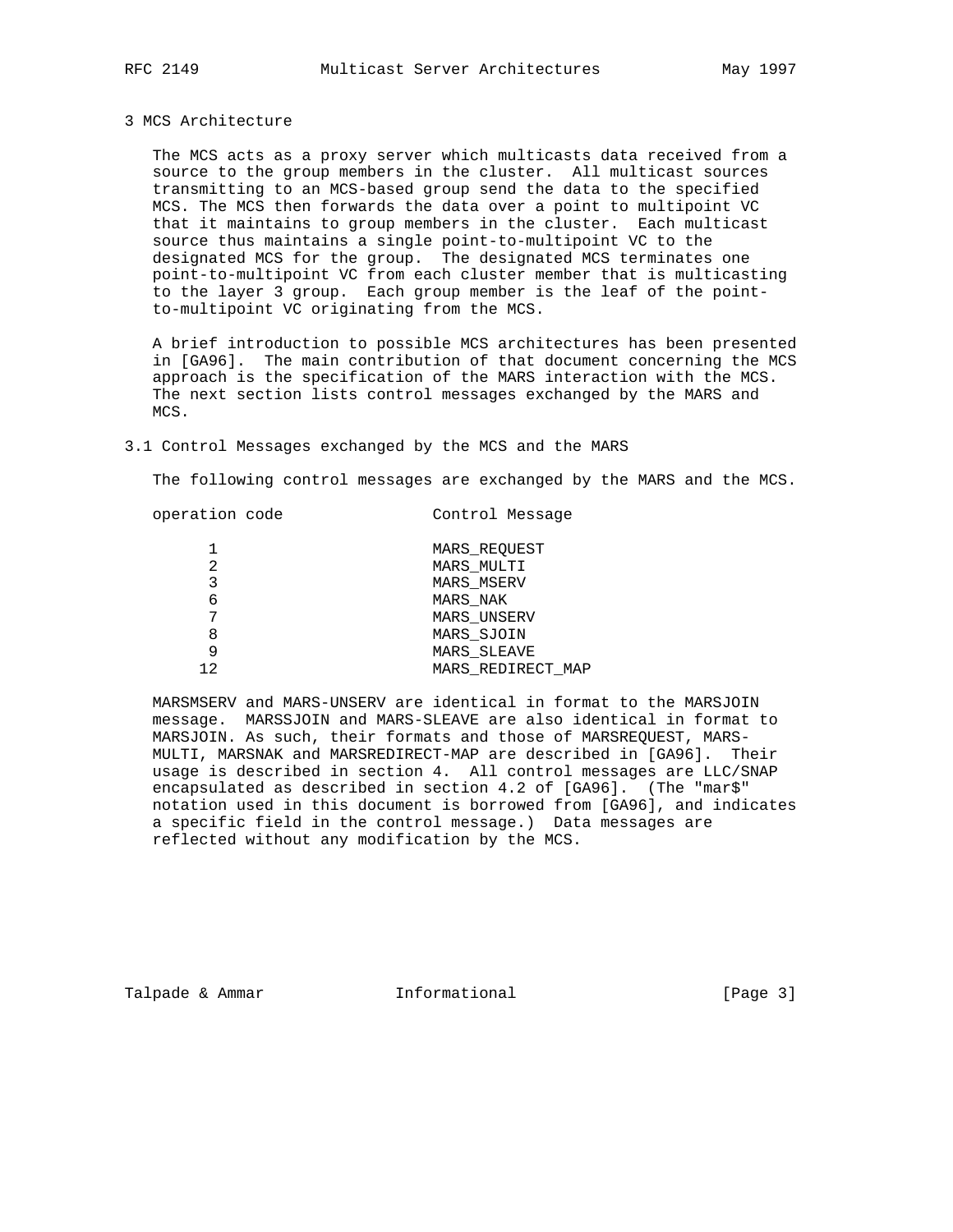## 3.2 Association with a layer 3 group

 The simplest MCS architecture involves taking incoming AALSDUs from the multicast sources and sending them out over the point-to multipoint VC to the group members. The MCS can service just one layer 3 group using this design, as it has no way of distinguishing between traffic destined for different groups. So each layer 3 MCS supported group will have its own designated MCS.

 However it is desirable in the interests of saving resources to utilize the same MCS to support multiple groups. This can be done by adding minimal layer 3 specific processing into the MCS. The MCS can now look inside the received AALSDUs and determine which layer 3 group they are destined for. A single instance of such an MCS could register its ATM address with the MARS for multiple layer 3 groups, and manage multiple point-to-multipoint VCs, one for each group. This capability is included in the MCS architecture, as is the capability of having multiple MCSs per group (section 5).

4 Working of MCS

 An MCS MUST NOT share its ATM address with any other cluster member (MARS or otherwise). However, it may share the same physical ATM interface (even with other MCSs or the MARS), provided that each logical entity has a different ATM address. This section describes the working of MCS and its interactions with the MARS and other cluster members.

### 4.1 Usage of MARSMSERV and MARS-UNSERV

### 4.1.1 Registration (and deregistration) with the MARS

 The ATM address of the MARS MUST be known to the MCS by out-of-band means at startup. One possible approach for doing this is for the network administrator to specify the MARS address at command line while invoking the MCS. On startup, the MCS MUST open a point-to point control VC (MARSVC) with the MARS. All traffic from the MCS to the MARS MUST be carried over the MARSVC. The MCS MUST register with the MARS using the MARS-MSERV message on startup. To register, a MARSMSERV MUST be sent by the MCS to the MARS over the MARSVC. On receiving this MARS-MSERV, the MARS adds the MCS to the ServerControlVC. The ServerControlVC is maintained by the MARS with all MCSs as leaves, and is used to disseminate general control messages to all the MCSs. The MCS MUST terminate this VC, and MUST expect a copy of the MCS registration MARSMSERV on the MARS-VC from the MARS.

Talpade & Ammar **Informational Informational** [Page 4]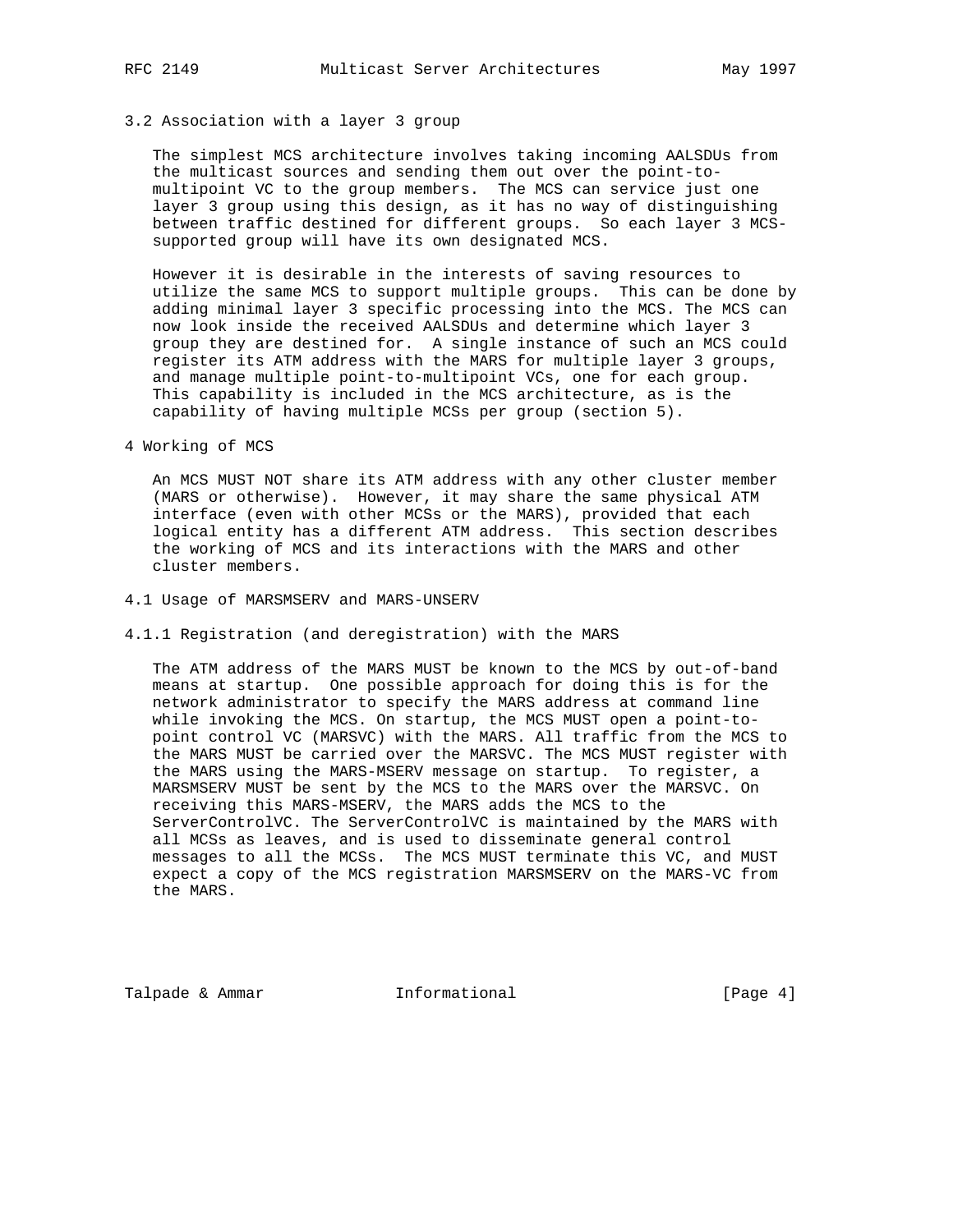An MCS can deregister by sending a MARSUNSERV to the MARS. A copy of this MARSUNSERV MUST be expected back from the MARS. The MCS will then be dropped from the ServerControlVC.

 No protocol specific group addresses are included in MCS registration MARSMSERV and MARS-UNSERV. The mar\$flags.register bit MUST be set, the mar\$cmi field MUST be set to zero, the mar\$flags.sequence field MUST be set to zero, the source ATM address MUST be included and a null source protocol address MAY be specified in these MARSMSERV and MARS-UNSERV. All other fields are set as described in section 5.2.1 of [GA96] (the MCS can be considered to be a cluster member while reading that section). It MUST keep retransmitting (section 4.1.3) the MARSMSERV/MARS-UNSERV over the MARSVC until it receives a copy back.

 In case of failure to open the MARSVC, or error on it, the reconnection procedure outlined in section 4.5.2 is to be followed.

4.1.2 Registration (and deregistration) of layer 3 groups

 The MCS can register with the MARS to support particular group(s). To register groups X through Y, a MARSMSERV with a <min, max> pair of <X, Y> MUST be sent to the MARS. The MCS MUST expect a copy of the MARSMSERV back from the MARS. The retransmission strategy outlined in section 4.1.3 is to be followed if no copy is received.

 The MCS MUST similarly use MARSUNSERV if it wants to withdraw support for a specific layer 3 group. A copy of the group MARSUNSERV MUST be received, failing which the retransmission strategy in section 4.1.3 is to be followed.

 The mar\$flags.register bit MUST be reset and the mar\$flags.sequence field MUST be set to zero in the group MARSMSERV and MARS-UNSERV. All other fields are set as described in section 5.2.1 of [GA96] (the MCS can be considered to be a cluster member when reading that section).

4.1.3 Retransmission of MARSMSERV and MARS-UNSERV

 Transient problems may cause loss of control messages. The MCS needs to retransmit MARSMSERV/MARS-UNSERV at regular intervals when it does not receive a copy back from the MARS. This interval should be no shorter than 5 seconds, and a default value of 10 seconds is recommended. A maximum of 5 retransmissions are permitted before a failure is logged. This MUST be considered a MARS failure, which SHOULD result in the MARS reconnection mechanism described in section 4.5.2.

Talpade & Ammar **Informational** [Page 5]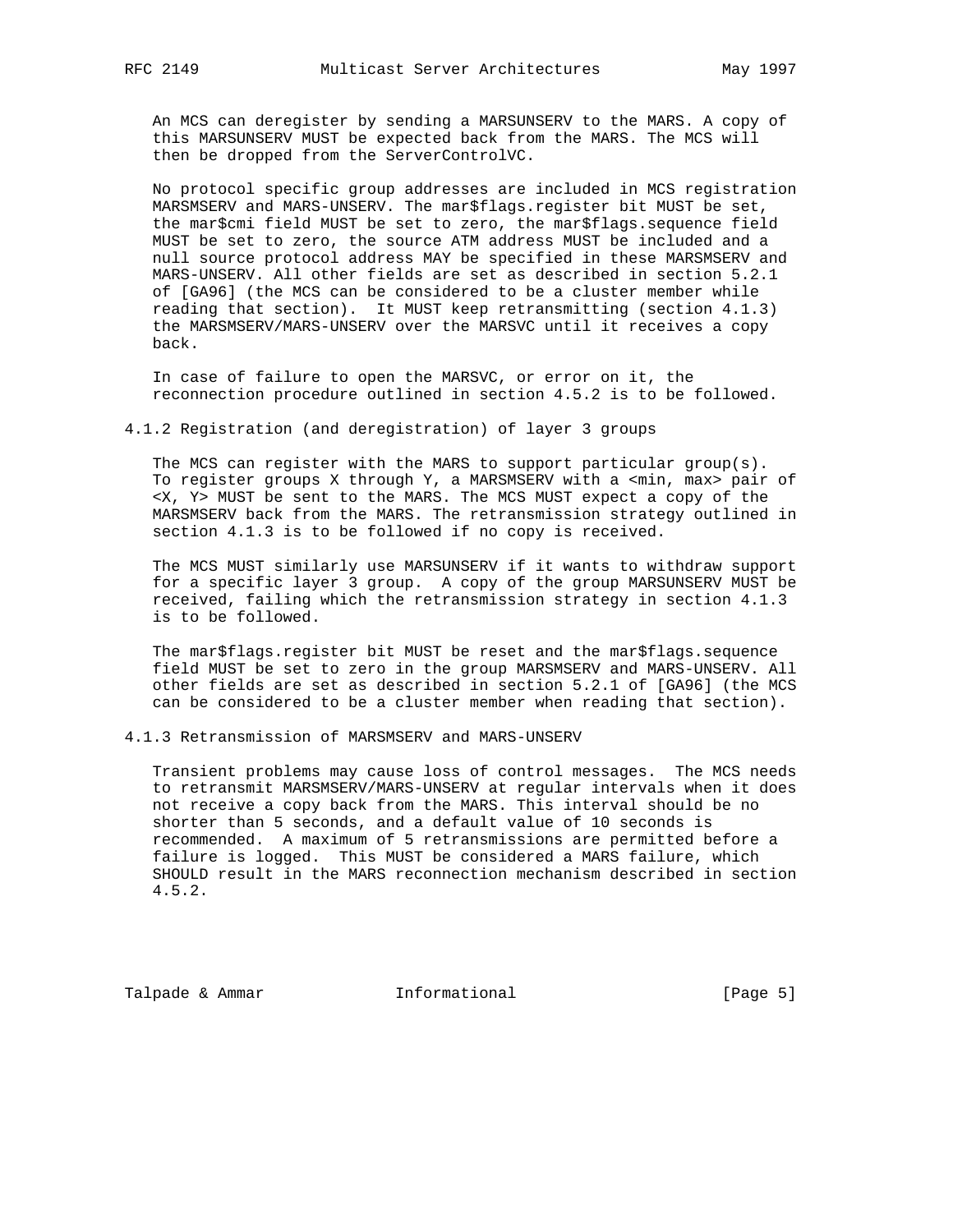A "copy" is defined as a received message with the following fields matching the previously transmitted MARSMSERV/MARS-UNSERV:

- mar\$op
- mar\$flags.register
- mar\$pnum
- Source ATM address
- first <min, max> pair

In addition, a valid copy MUST have the following field values:

- mar\$flags.punched = 0
- mar\$flags.copy = 1

 If either of the above is not true, the message MUST be dropped without resetting of the MARSMSERV/MARS-UNSERV timer. There MUST be only one MARSMSERV or MARS-UNSERV outstanding at a time.

4.1.4 Processing of MARSMSERV and MARS-UNSERV

 The MARS transmits copies of group MARSMSERV and MARS-UNSERV on the ServerControlVC. So they are also received by MCSs other than the originating one. This section discusses the processing of these messages by the other MCSs.

 If a MARSMSERV is seen that refers to a layer 3 group not supported by the MCS, it MUST be used to track the Server Sequence Number (section 4.5.1) and then silently dropped.

 If a MARSMSERV is seen that refers to a layer 3 group supported by the MCS, the MCS learns of the existence of another MCS supporting the same group. This possibility is incorporated (of multiple MCSs per group) in this version of the MCS approach and is discussed in section 5.

4.2 Usage of MARSREQUEST and MARS-MULTI

 As described in section 5.1, the MCS learns at startup whether it is an active or inactive MCS. After successful registration with the MARS, an MCS which has been designated as inactive for a particular group MUST NOT register to support that group with the MARS. It instead proceeds as in section 5.4. The active MCS for a group also has to do some special processing, which we describe in that section. The rest of section 4 describes the working of a single active MCS, with section 5 describing the active MCSs actions for supporting multiple MCSs.

Talpade & Ammar **Informational Informational** [Page 6]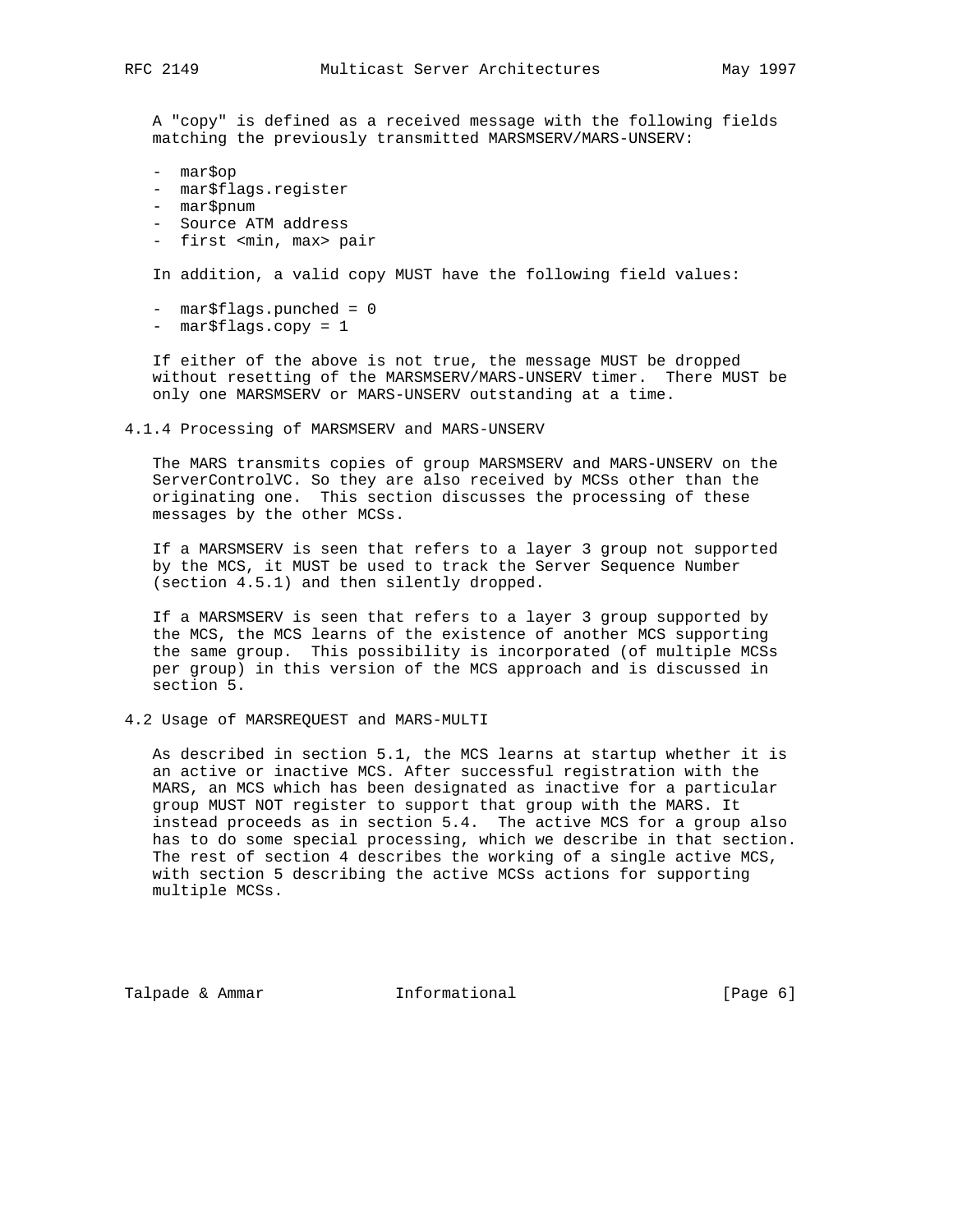After the active MCS registers to support a layer 3 group, it uses MARSREQUEST and MARS-MULTI to obtain information about group membership from the MARS. These messages are also used during the revalidation phase (section 4.5) and when no outgoing VC exists for a received layer 3 packet (section 4.3).

 On registering to support a particular layer 3 group, the MCS MUST send a MARSREQUEST to the MARS. The mechanism to retrieve group membership and the format of MARSREQUEST and MARS-MULTI is described in section 5.1.1 and 5.1.2 of [GA96] respectively. The MCS MUST use this mechanism for sending (and retransmitting) the MARSREQUEST and processing the returned MARSMULTI(/s). The MARS-MULTI MUST be received correctly, and the MCS MUST use it to initialize its knowledge of group membership.

 On successful reception of a MARSMULTI, the MCS MUST attempt to open the outgoing point-to-multipoint VC using the mechanism described in section 5.1.3 of [GA96], if any group members exist. The MCS however MUST start transmitting data on this VC after it has opened it successfully with at least one of the group members as a leaf, and after it has attempted to add all the group members at least once.

4.3 Usage of outgoing point-to-multipoint VC

 Cluster members which are sources for MCS-supported layer 3 groups send (encapsulated) layer 3 packets to the designated MCSs. An MCS, on receiving them from cluster members, has to send them out over the specific point-to-multipoint VC for that layer 3 group. This VC is setup as described in the previous section. However, it is possible that no group members currently exist, thus causing no VC to be setup. So an MCS may have no outgoing VC to forward received layer 3 packets on, in which case it MUST initiate the MARSREQUEST and MARS- MULTI sequence described in the previous section. This new MARSMULTI could contain new members, whose MARSSJOINs may have been not received by the MCS (and the loss not detected due to absence of traffic on the ServerControlVC).

 If an MCS learns that there are no group members (MARSNAK received from MARS), it MUST delay sending out a new MARSREQUEST for that group for a period no less than 5 seconds and no more than 10 seconds.

 Layer 3 packets received from cluster members, while no outgoing point-to-multipoint VC exists for that group, MUST be silently dropped after following the guidelines in the previous paragraphs. This might result in some layer 3 packets being lost until the VC is setup.

Talpade & Ammar **Informational** [Page 7]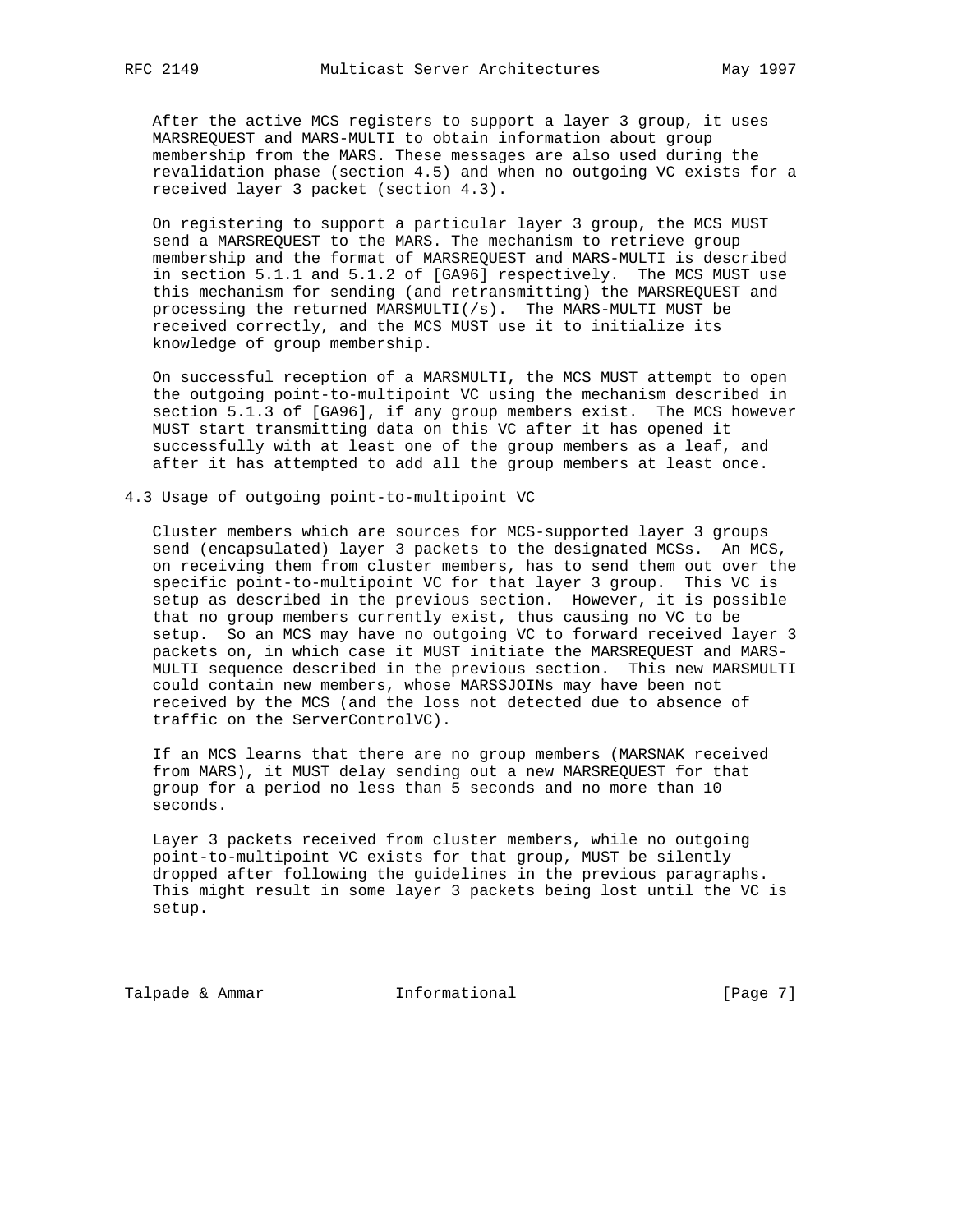Each outgoing point-to-multipoint VC has a revalidate flag associated with it. This flag MUST be checked whenever a layer 3 packet is sent out on that VC. No action is taken if it is not set. If it is set, the packet is sent out, the revalidation procedure (section 4.5.3) MUST be initiated for this group, and the flag MUST be reset.

 In case of error on a point-to-multipoint VC, the MCS MUST initiate revalidation procedures for that VC as described in section 4.5.3. Once a point-to-multipoint VC has been setup for a particular layer 3 group, the MCS MUST hold the VC open and mark it as the outgoing path for any subsequent layer 3 packets being sent for that group address. A point-to-multipoint VC MUST NOT have an activity timer associated with it. It is to remain up at all times, unless the MCS explicitly stops supporting that layer 3 group, or no more leaves exist on the VC which causes it to be shut down. The VC is kept up inspite of non-existent traffic to reduce the delay suffered by MCS supported groups. If the VC were to be shut down on absence of traffic, the VC reestablishment procedure (needed when new traffic for the layer 3 group appears) would further increase the initial delay, which can be potentially higher than the VC mesh approach anyway as two VCs need to be setup in the MCS case (one from source to MCS, second from MCS to group) as opposed to only one (from source to group) in the VC Mesh approach. This approach of keeping the VC from the MCS open even in the absense of traffic is experimental. A decision either way can only be made after gaining experience (either through implementation or simulation) about the implications of keeping the VC open.

 If the MCS supports multiple layer 3 groups, it MUST follow the procedure outlined in the four previous subsections for each group that it is an active MCS. Each incoming data AALSDU MUST be examined for determining its recipient group, before being forwarded onto the appropriate outgoing point-to-multipoint VC.

4.3.1 Group member dropping off a point-to-multipoint VC

 AN ERRL-DROP may be received during the lifetime of a point-to multipoint VC indicating that a leaf node has terminated its participation at the ATM level. The ATM endpoint associated with the ERRL-DROP MUST be removed from the locally held set associated with the VC. The revalidate flag on the VC MUST be set after a random interval of 1 through 10 seconds.

 If an ERRL-RELEASE is received for a VC, then the entire set is cleared and the VC considered to be completely shutdown. A new VC for this layer 3 group will be established only on reception of new traffic for the group (as described in section 4.3).

Talpade & Ammar **Informational Informational** [Page 8]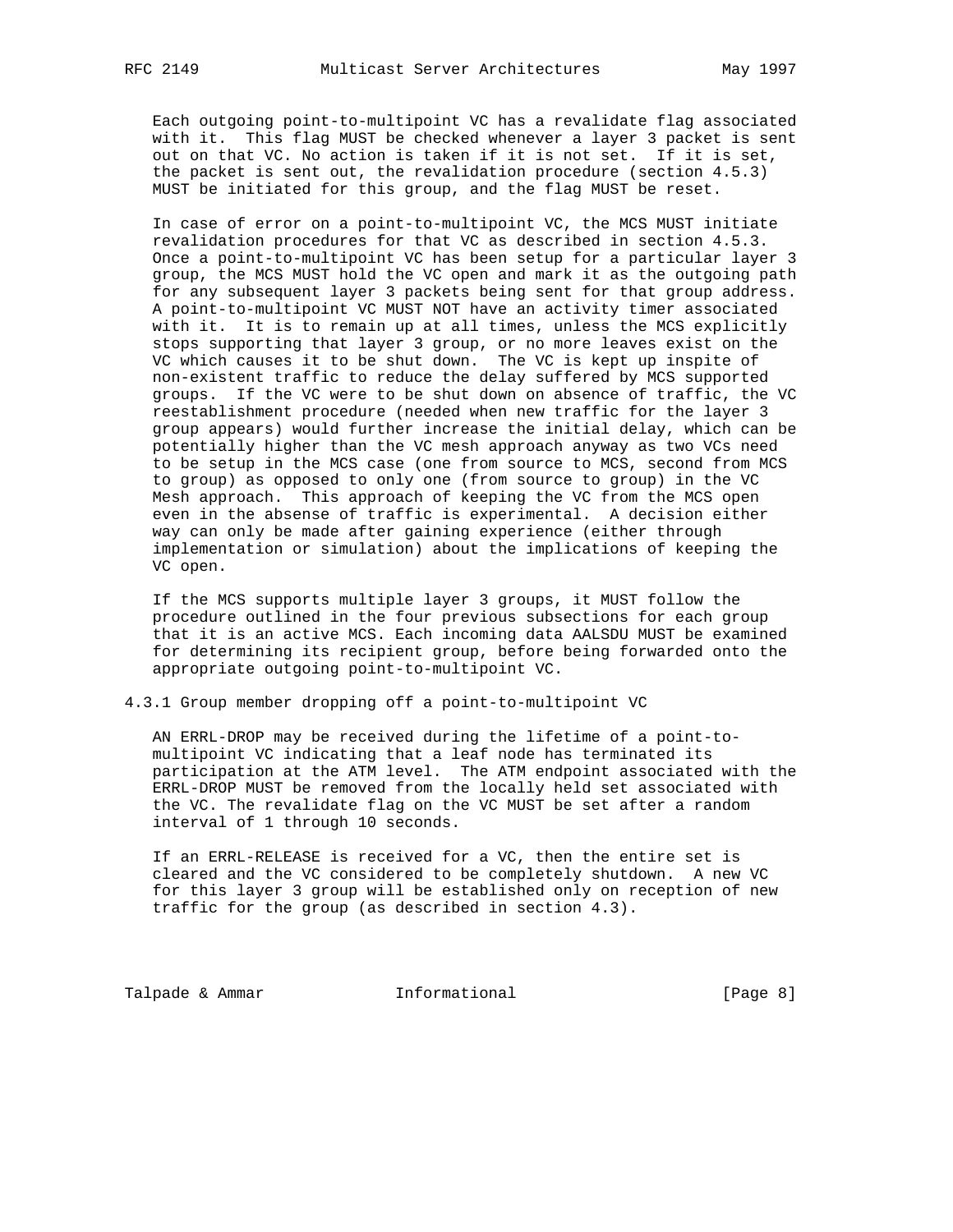# 4.4 Processing of MARSSJOIN and MARS-SLEAVE

 The MARS transmits equivalent MARSSJOIN/MARS-SLEAVE on the ServerControlVC when it receives MARSJOIN/MARS-LEAVE from cluster members. The MCSs keep track of group membership updates through these messages. The format of these messages are identical to MARSJOIN and MARS-LEAVE, which are described in section 5.2.1 of [GA96]. It is sufficient to note here that these messages carry the ATM address of the node joining/leaving the group( $/s$ ), the group( $/s$ ) being joined or left, and a Server Sequence Number from MARS.

 When a MARSSJOIN is seen which refers to (or encompasses) a layer 3 group (or groups) supported by the MCS, the following action MUST be taken. The new member's ATM address is extracted from the MARSSJOIN. An L-MULTIADD is issued for the new member for each of those referred groups which have an outgoing point-to-multipoint VC. An LMULTI-RQ is issued for the new member for each of those refered groups which have no outgoing VCs.

 When a MARSSLEAVE is seen that refers to (or encompasses) a layer 3 group (or groups) supported by the MCS, the following action MUST be taken. The leaving member's ATM address is extracted. An LMULTI- DROP is issued for the member for each of the refered groups which have an outgoing point-to-multipoint VC.

 There is a possibility of the above requests (LMULTI-RQ or LMULTIADD or LMULTI-DROP) failing. The UNI 3.0/3.1 failure cause must be returned in the ERRL-RQFAILED signal from the local signaling entity to the AAL User. If the failure cause is not 49 (Quality of Service unavailable), 51 (user cell rate not available - UNI 3.0), 37 (user cell rate not available - UNI 3.1), or 41 (Temporary failure), the endpoint's ATM address is dropped from the locally held view of the group by the MCS. Otherwise, the request MUST be re-attempted with increasing delay (initial value between 5 to 10 seconds, with delay value doubling after each attempt) until it either succeeds or the multipoint VC is released or a MARSSLEAVE is received for that group member. If the VC is open, traffic on the VC MUST continue during these attempts.

 MARSSJOIN and MARS-SLEAVE are processed differently if multiple MCSs share the members of the same layer 3 group (section 5.4). MARSSJOIN and MARSSLEAVE that do not refer to (or encompass) supported groups MUST be used to track the Server Sequence Number (section 4.5.1), but are otherwise ignored.

Talpade & Ammar **Informational Informational** [Page 9]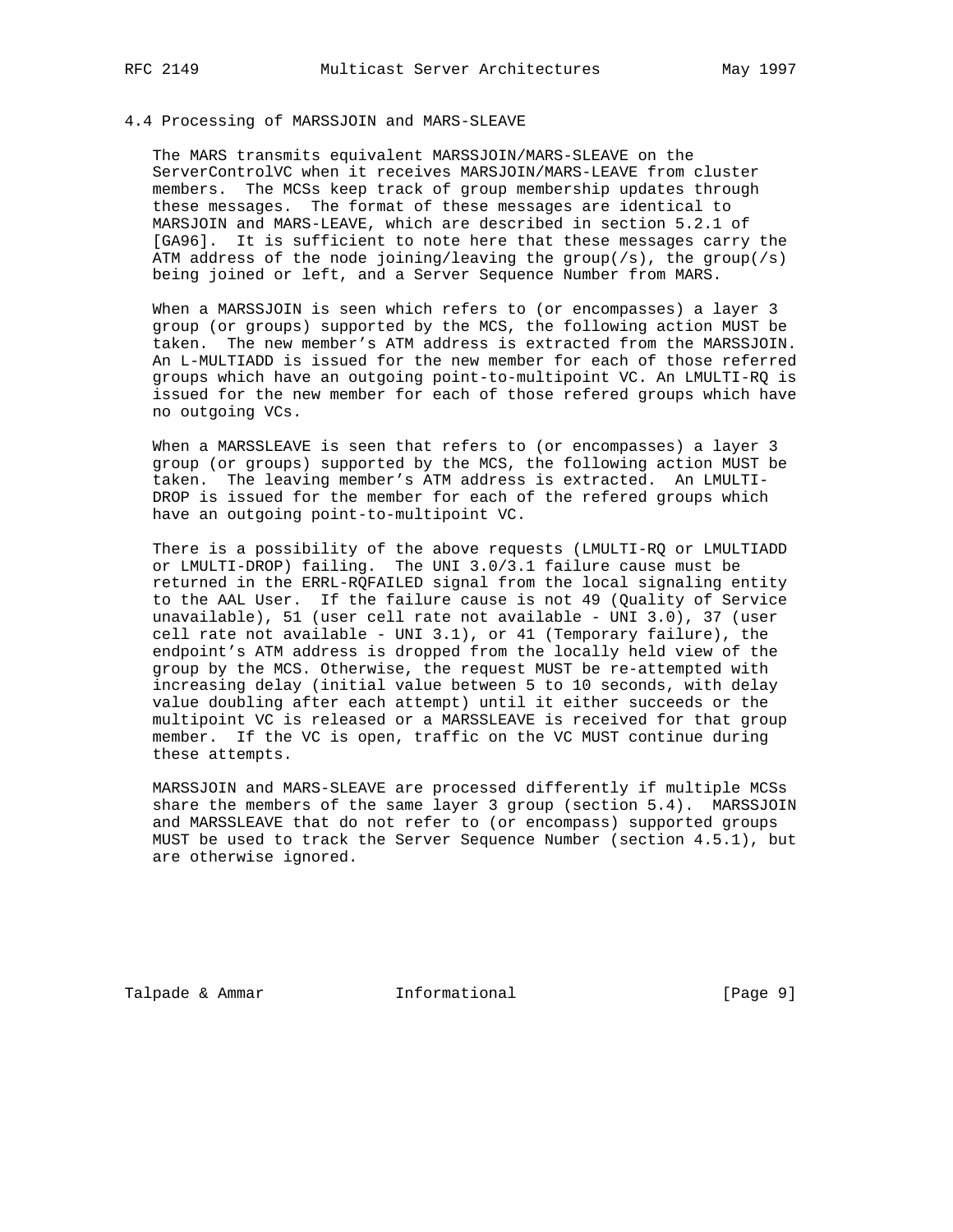## 4.5 Revalidation Procedures

 The MCS has to initiate revalidation procedures in case of certain failures or errors.

4.5.1 Server Sequence Number

 The MCS needs to track the Server Sequence Number (SSN) in the messages received on the ServerControlVC from the MARS. It is carried in the mar\$msn of all messages (except MARSNAK) sent by the MARS to MCSs. A jump in SSN implies that the MCS missed the previous message(/s) sent by the MARS. The MCS then sets the revalidate flag on all outgoing point-to-multipoint VCs after a random delay of between 1 and 10 seconds, to avoid all MCSs inundating the MARS simultaneously in case of a more general failure.

 The only exception to the rule is if a sequence number is detected during the establishment of a new group's VC (i.e. a MARSMULTI was correctly received, but its mar\$msn indicated that some previous MARS traffic had been missed on ClusterControlVC). In this case every open VC, EXCEPT the one just being established, MUST have its revalidate flag set at some random interval between 1 and 10 seconds from the time the jump in SSN was detected. (The VC being established is considered already validated in this case).

 Each MCS keeps its own 32 bit MCS Sequence Number (MSN) to track the SSN. Whenever a message is received that carries a mar\$msn field, the following processing is performed:

 Seq.diff = mar\$msn - MSN mar\$msn -> MSN (.... process MARS message ....) if  $((Seq.diff != 1) & & (Seq.diff != 0))$ then (.... revalidate group membership information ....)

 The mar\$msn value in an individual MARSMULTI is not used to update the MSN until all parts of the MARSMULTI (if > 1) have arrived. (If the mar\$msn changes during reception of a MARSMULTI series, the MARS-MULTI is discarded as described in section 5.1.1 of [GA96]).

 The MCS sets its MSN to zero on startup. It gets the current value of SSN when it receives the copy of the registration MARSMSERV back from the MARS.

Talpade & Ammar **Informational** [Page 10]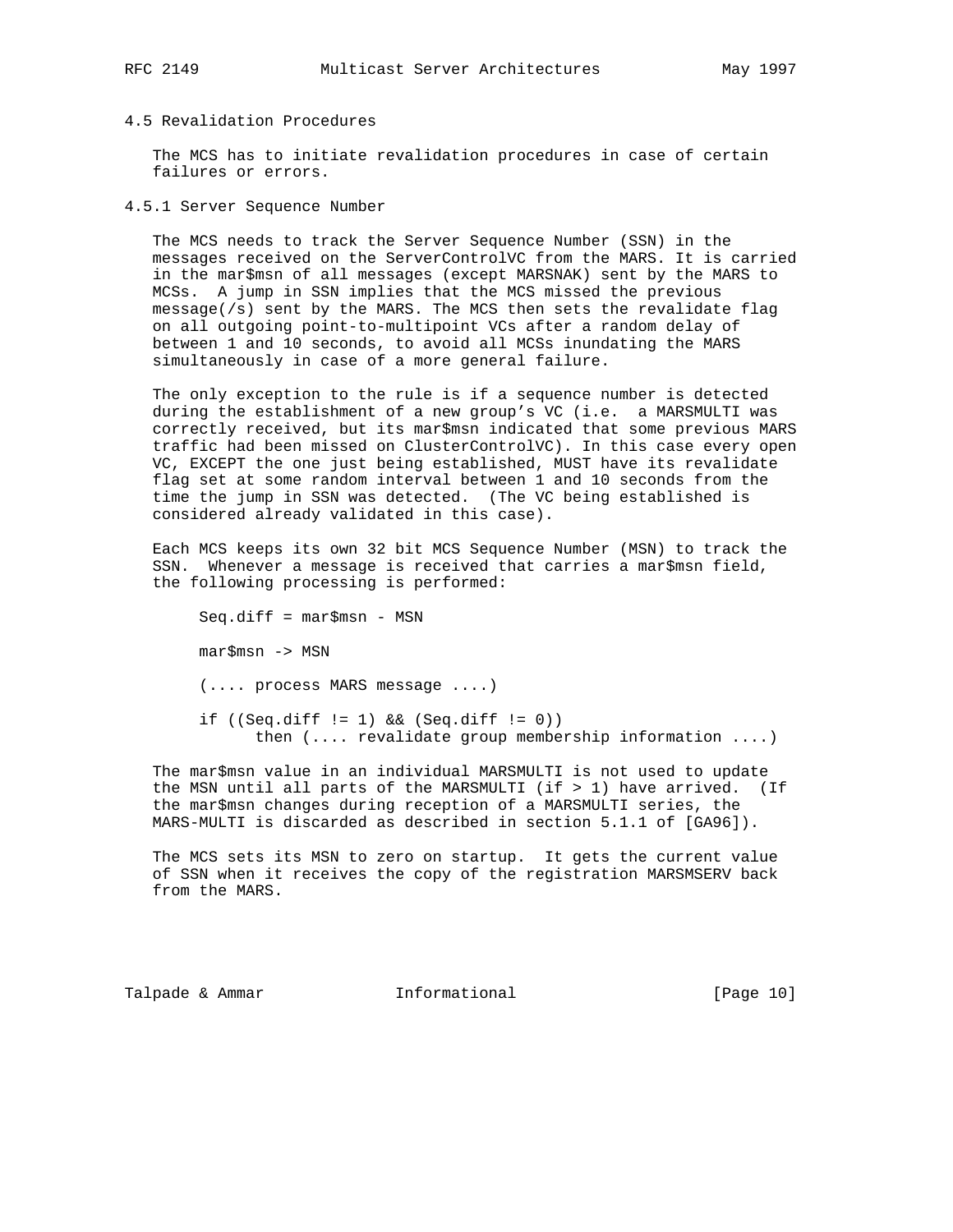### 4.5.2 Reconnecting to the MARS

 The MCSs are assumed to have been configured with the ATM address of at least one MARS at startup. MCSs MAY choose to maintain a table of ATM addresses, each address representing alternative MARS which will be contacted in case of failure of the previous one. This table is assumed to be ordered in descending order of preference.

An MCS will decide that it has problems communicating with a MARS if:

- \* It fails to establish a point-to-point VC with the MARS.
- \* MARSREQUEST generates no response (no MARSMULTI or MARS-NAK returned).
- \* ServerControlVC fails.
- \* MARSMSERV or MARSUNSERV do not result in their respective copies being

received.

 (reconnection as in section 5.4 in [GA96], with MCS-specific actions used where needed).

4.5.3 Revalidating a point-to-multipoint VC

 The revalidation flag associated with a point-to-multipoint VC is checked when a layer 3 packet is to be sent out on the VC. Revalidation procedures MUST be initiated for a point-to-multipoint VC that has its revalidate flag set when a layer 3 packet is being sent out on it. Thus more active groups get revalidated faster than less active ones. The revalidation process MUST NOT result in disruption of normal traffic on the VC being revalidated.

 The revalidation procedure is as follows. The MCS reissues a MARSREQUEST for the VC being revalidated. The returned set of members is compared with the locally held set; LMULTI-ADDs MUST be issued for new members, and LMULTI-DROPs MUST be issued for non existent ones. The revalidate flag MUST be reset for the VC.

5 Multiple MCSs for a layer 3 group

 Having a single MCS for a layer 3 group can cause it to become a single point of failure and a bottleneck for groups with large numbers of active senders. It is thus desirable to introduce a level of fault tolerance by having multiple MCS per group. Support for load sharing is not introduced in this document as to reduce the complexity of the protocol.

Talpade & Ammar **Informational** [Page 11]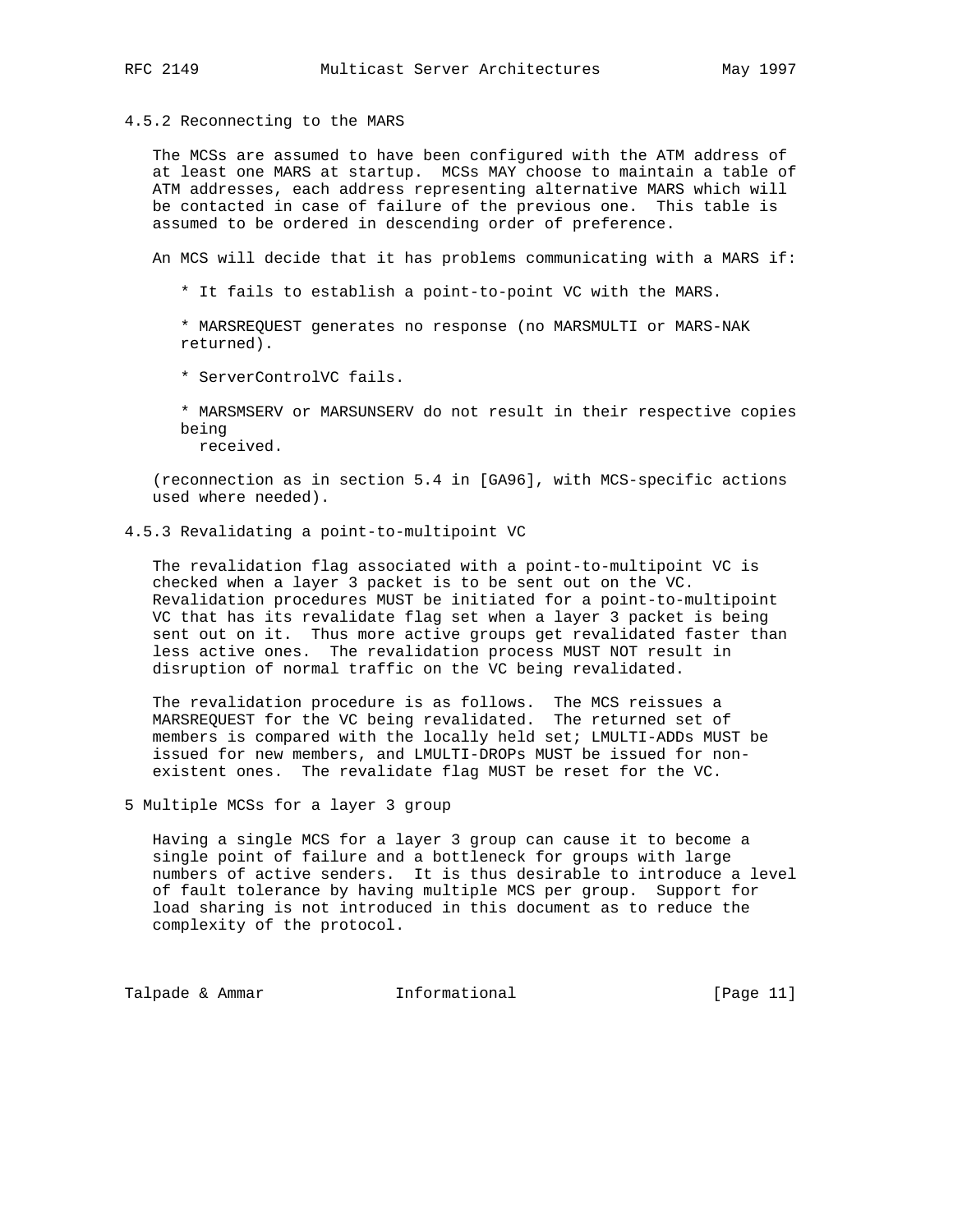## 5.1 Outline

 The protocol described in this document offers fault tolerance by using multiple MCSs for the same group. This is achieved by having a standby MCS take over from a failed MCS which had been supporting the group. The MCS currently supporting a group is refered to as the active MCS, while the one or more standby MCSs are refered to as inactive MCSs. There is only one active MCS existing at any given instant for an MCS-supported group. The protocol makes use of the HELLO messages as described in [LA96].

 To reduce the complexity of the protocol, the following operational guidelines need to be followed. These guidelines need to be enforced by out-of-band means which are not specified in this document and can be implementation dependent.

- \* The set of (one or more) MCSs ("mcslist") that support a particular IP Multicast group is predetermined and fixed. This set MUST be known to each MCS in the set at startup, and the ordering of MCSs in the set is the same for all MCSs in the set. An implementation of this would be to maintain the set of ATM addresses of the MCSs in a file, an identical copy of which is kept at each MCS in the set.
- \* All MCSs in "mcslist" have to be started up together, with the first MCS in "mcslist" being the last to be started.
- \* A failed MCS cannot be started up again.
- 5.2 Discussion of Multiple MCSs in operation

 An MCS on startup determines its position in the "mcslist". If the MCS is not the first in "mcslist", it does not register for supporting the group with the MARS. If the MCS is first in the set, it does register to support the group.

Talpade & Ammar **Informational** [Page 12]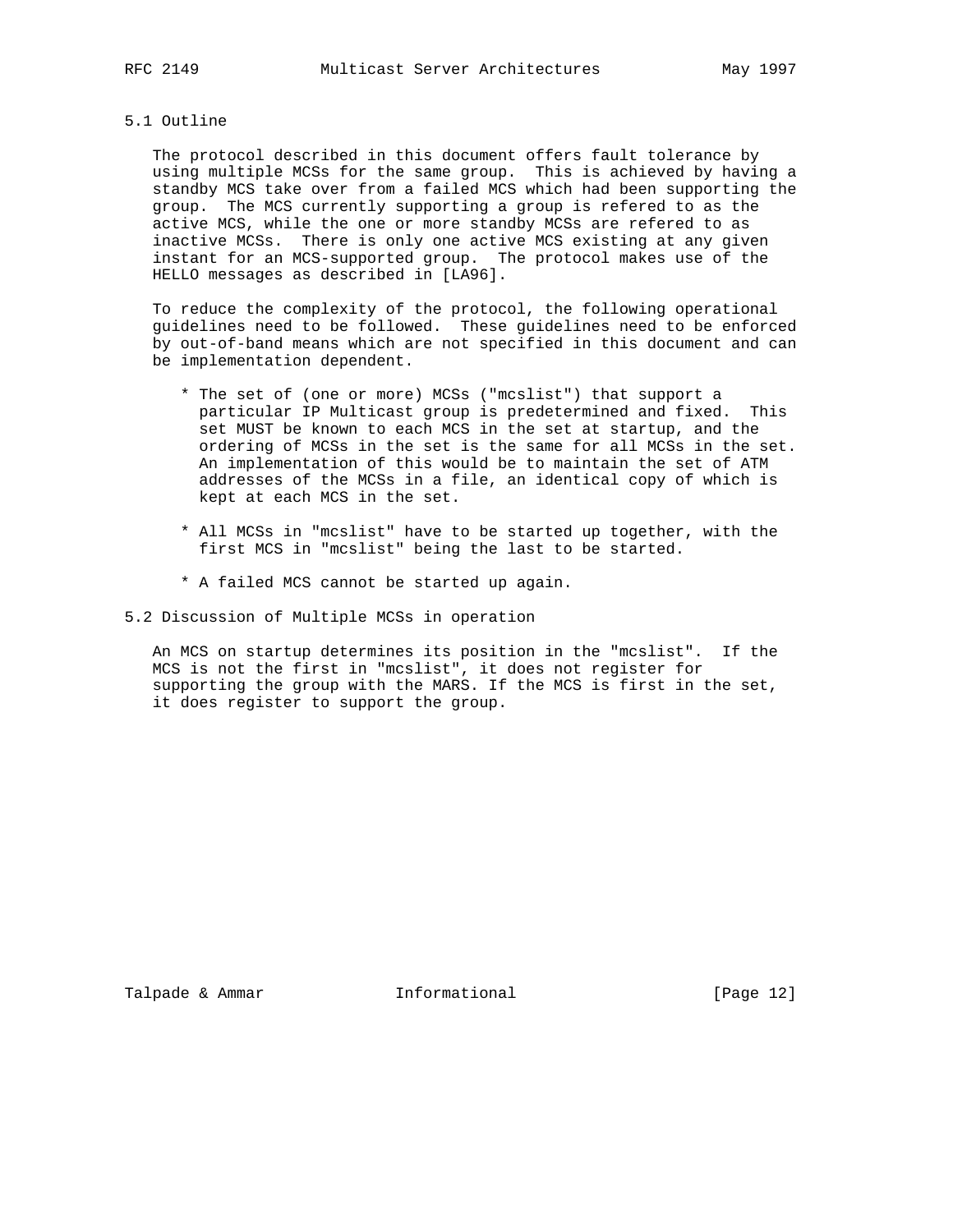The first MCS thus becomes the active MCS and supports the group as described in section 4. The active MCS also opens a point-to multipoint VC (HelloVC) to the remaining MCSs in the set (the inactive MCSs). It starts sending HELLO messages on this VC at a fixed interval (HelloInterval seconds). The inactive MCSs maintain a timer to keep track of the last received HELLO message. If an inactive MCS does not receive a message within HelloInterval\* DeadFactor seconds (values of HelloInterval and DeadFactor are the same at all the MCSs), or if the HelloVC is closed, it assumes failure of the active MCS and attempts to elect a new one. The election process is described in section 5.5.

 If an MCS is elected as the new active one, it registers to support the group with the MARS. It also initiates the transmission of HELLO messages to the remaining inactive MCSs.

## 5.3 Inter-MCS control messages

 The protocol uses HELLO messages in the heartbeat mechanism, and also during the election process. The format of the HELLO message is based on that described in [LA96]. The Hello message type code is 5.

0  $1$  2 3 0 1 2 3 4 5 6 7 8 9 0 1 2 3 4 5 6 7 8 9 0 1 2 3 4 5 6 7 8 9 0 1 +-+-+-+-+-+-+-+-+-+-+-+-+-+-+-+-+-+-+-+-+-+-+-+-+-+-+-+-+-+-+-+-+ | Sender Len | Recvr Len | State | Type | unused | +-+-+-+-+-+-+-+-+-+-+-+-+-+-+-+-+-+-+-+-+-+-+-+-+-+-+-+-+-+-+-+-+ | HelloInterval | DeadFactor | +-+-+-+-+-+-+-+-+-+-+-+-+-+-+-+-+-+-+-+-+-+-+-+-+-+-+-+-+-+-+-+-+ IP Multicast address +-+-+-+-+-+-+-+-+-+-+-+-+-+-+-+-+-+-+-+-+-+-+-+-+-+-+-+-+-+-+-+-+ | Sender ATM address (variable length) | +-+-+-+-+-+-+-+-+-+-+-+-+-+-+-+-+-+-+-+-+-+-+-+-+-+-+-+-+-+-+-+-+ Receiver ATM address (variable length) +-+-+-+-+-+-+-+-+-+-+-+-+-+-+-+-+-+-+-+-+-+-+-+-+-+-+-+-+-+-+-+-+

Sender Len

This field holds the length in octets of the Sender ATM address.

Recvr Len

 This field holds the length in octets of the Receiver ATM address.

### State

 Currently two states: No-Op (0x00) and Elected (0x01). It is used by a candidate MCS to indicate if it was successfully elected.

Talpade & Ammar **Informational** [Page 13]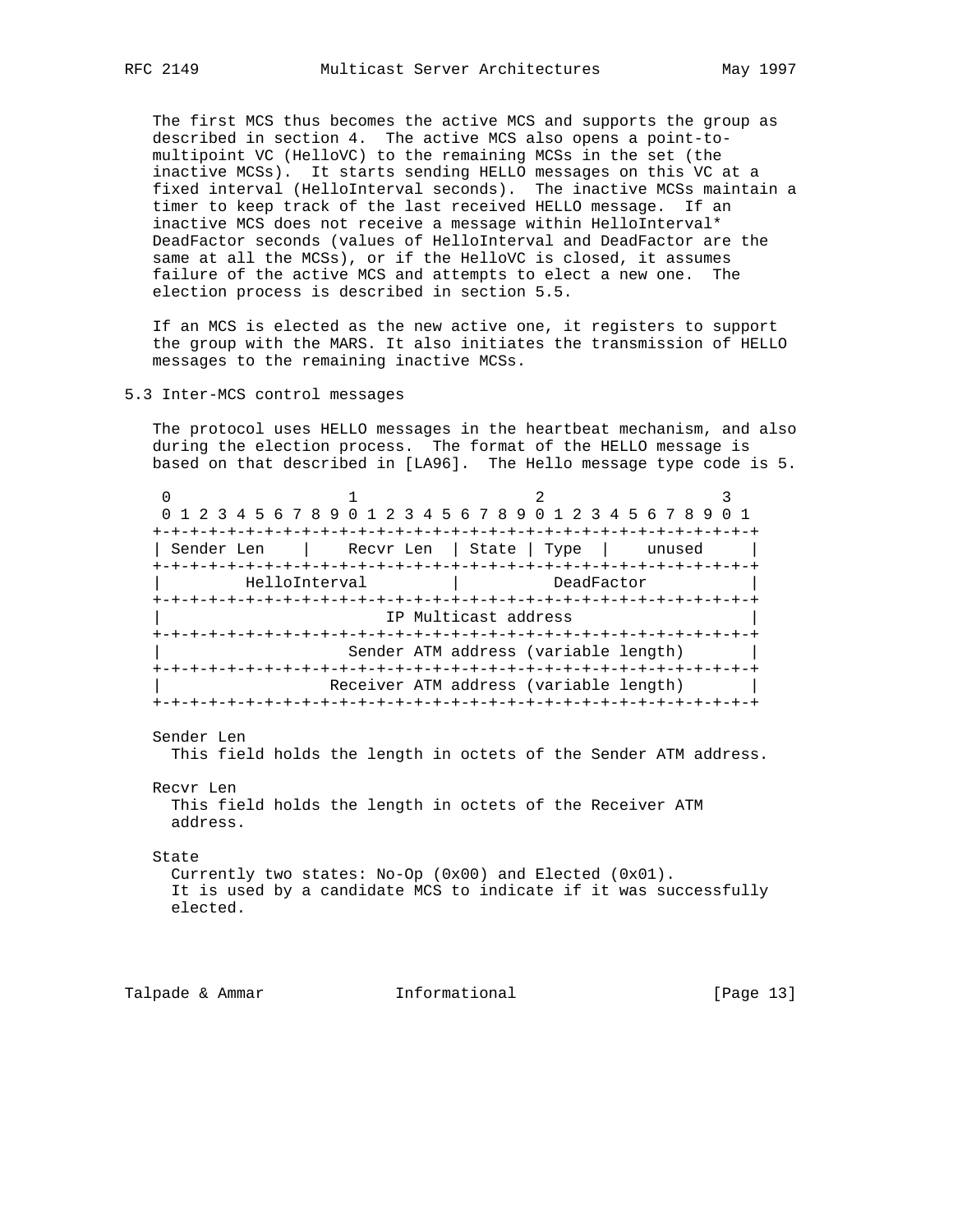Type

This is the code for the message type.

HelloInterval

 The hello interval advertises the time between sending of consecutive Hello Messages by an active MCS. If the time between Hello messages exceeds the HelloInterval then the Hello is to be considered late by the inactive MCS.

DeadFactor

 This is a multiplier to the HelloInterval. If an inactive MCS does not receive a Hello message within the interval HelloInterval\*DeadFactor from an active MCS that advertised the HelloInterval then the inactive MCS MUST consider the active one to have failed.

IP Multicast address

 This field is used to indicate the group to associate the HELLO message with. It is useful if MCSs can support more than one group.

Sender ATM address

 This is the protocol address of the server which is sending the Hello.

Receiver ATM address

 This is the protocol address of the server which is to Reply to the Hello. If the sender does not know this address then the sender sets it to zero. (This happens in the HELLO messages sent from the active MCS to the inactive ones, as they are multicast and not sent to one specific receiver).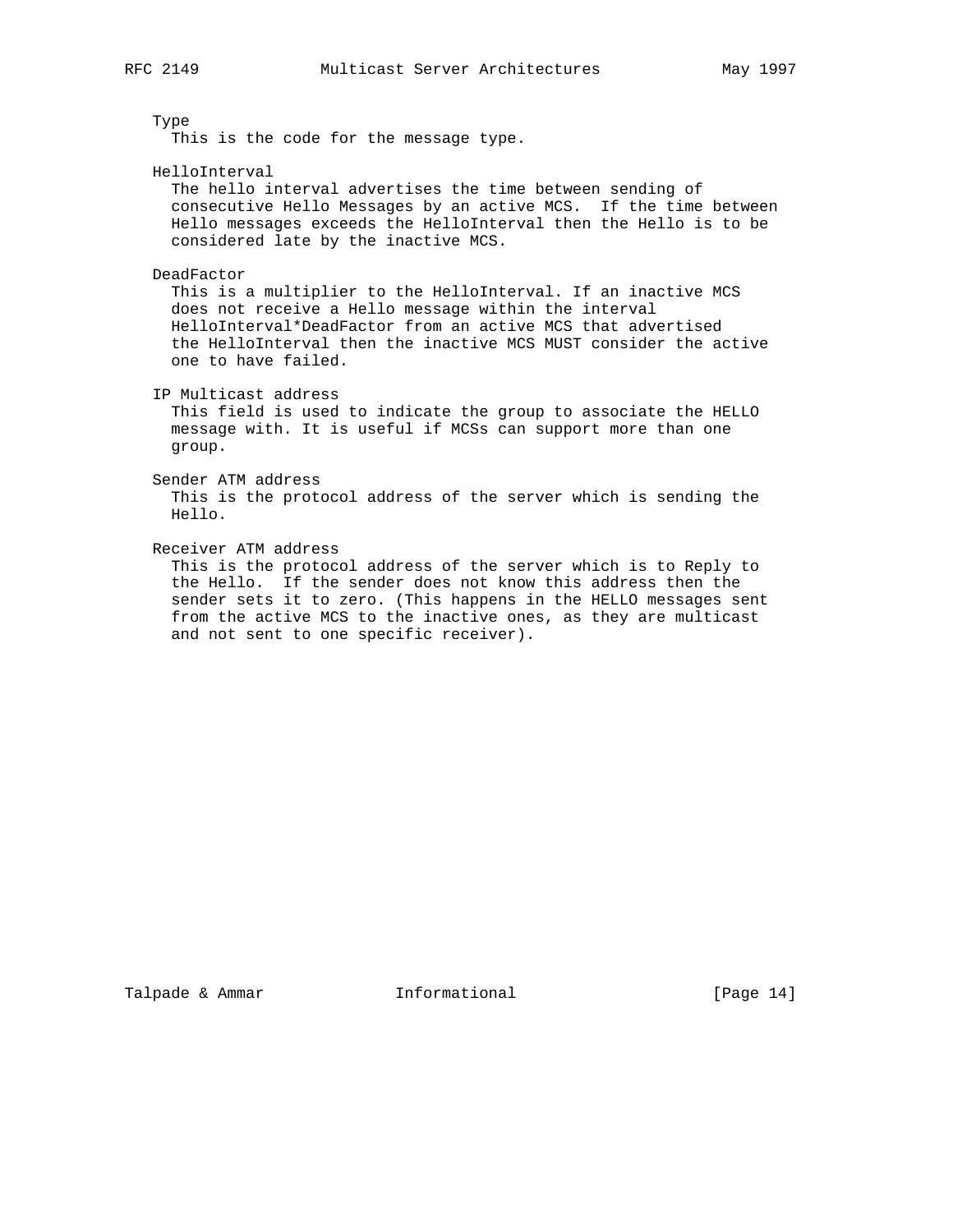## 5.4 The Multiple MCS protocol

 As is indicated in section 5.1, all the MCSs supporting the same IP Multicast group MUST be started up together. The set of MCSs ("mcslist") MUST be specified to each MCS in the set at startup. After registering to support the group with the MARS, the first MCS in the set MUST open a point-to-multipoint VC (HelloVC) with the remaining MCSs in the "mcslist" as leaves, and thus assumes the role of active MCS. It MUST send HELLO messages HelloInterval seconds apart on this VC. The Hello message sent by the active MCS MUST have the Receiver Len set to zero, the State field set to "Elected", with the other fields appropriately set. The Receiver ATM address field does not exist in this HELLO message. The initial value of HelloInterval and DeadFactor MUST be the same at all MCSs at startup. The active MCS can choose to change these values by introducing the new value in the HELLO messages that are sent out. The active MCS MUST support the group as described in section 4.

 The other MCSs in "mcslist" determine the identity of the first MCS from the "mcslist". They MUST NOT register to support the group with the MARS, and become inactive MCSs. On startup, an inactive MCS expects HELLO messages from the active MCS. The inactive MCS MUST terminate the HelloVC. A timer MUST be maintained, and if the inactive MCS does not receive HELLO message from the active one within a period HelloInterval\*DeadFactor seconds, it assumes that the active MCS died, and initiates the election process as described in section 5.5. If a HELLO message is received within this period, the inactive MCS does not initiate any further action, other than restarting the timer. The inactive MCSs MUST set their values of HelloInterval and DeadFactor to those specified by the active MCS in the HELLO messages.

 In case of an MCS supporting multiple groups, it MUST register to support those groups for which it is the first MCS, and MUST NOT register for other groups. A MARSMSERV with multiple <min, max> pairs may be used for registering multiple disjoint sets of groups. Support MUST be provided for the use of a single "mcslist" for more than one group. This is intended to address the case wherein an MCS is intended to support multiple groups, with other MCSs acting as backups. This subverts the need for using a different "mcslist" for each group being supported by the same set of MCSs.

 On failure of the active MCS, a new MCS assumes its role as described in section 5.5. In this case, the remaining inactive MCSs will expect HELLO messages from this new active MCS as described in the previous paragraph.

Talpade & Ammar **Informational** [Page 15]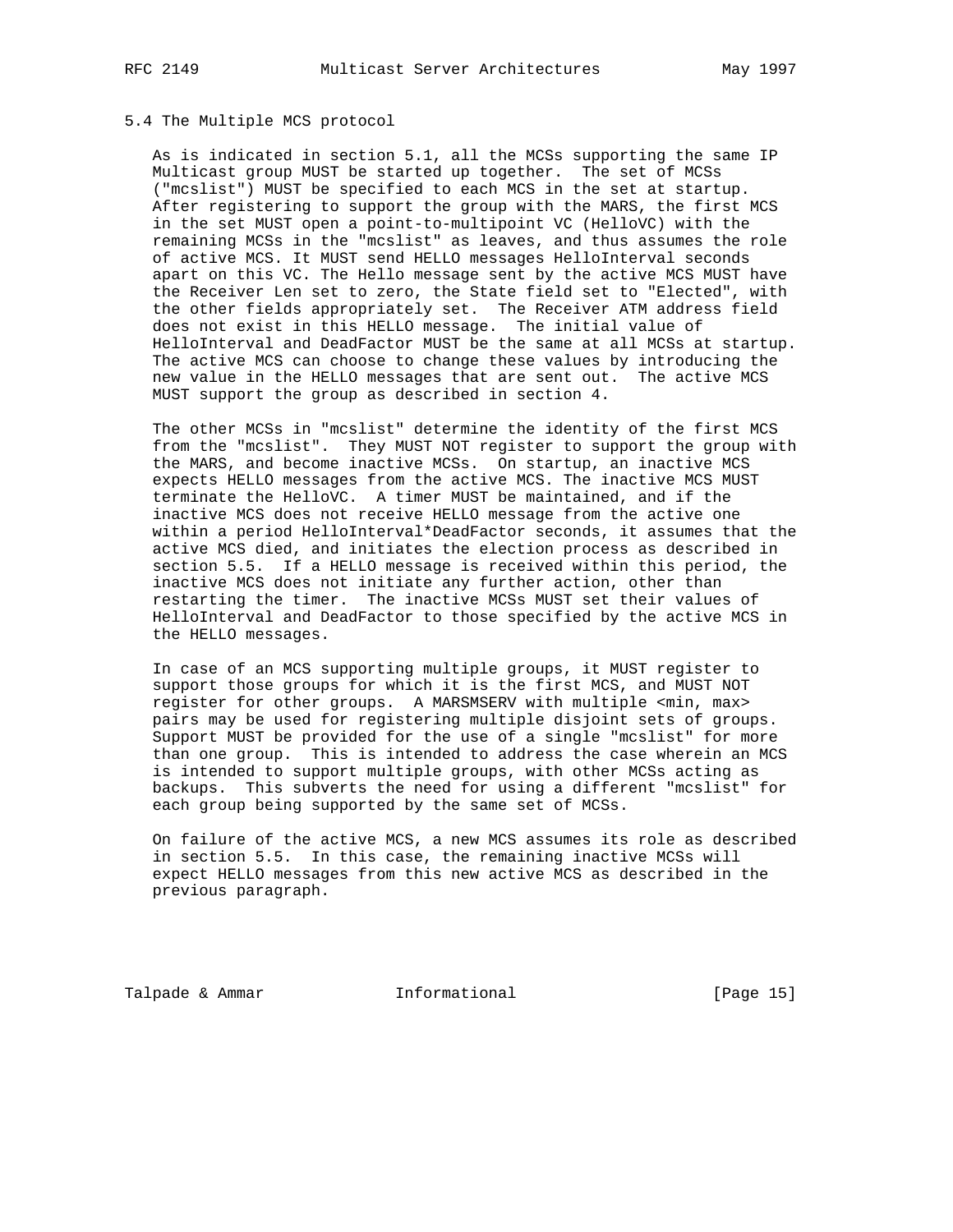# 5.5 Failure handling

## 5.5.1 Failure of active MCS

 The failure of the active MCS is detected by the inactive MCSs if no HELLO message is received within an interval of HelloInterval\*DeadFactor seconds, or if the HelloVC is closed. In this case the next MCS in "mcslist" becomes the candidate MCS. It MUST open a point-to-multipoint VC to the remaining inactive MCSs (HelloVC) and send a HELLO message on it with the State field set to No-Op. The rest of the message is formatted as described earlier.

 On receiving a HELLO message from a candidate MCS, an inactive MCS MUST open a point-to-point VC to that candidate. It MUST send a HELLO message back to it, with the Sender and Receiver fields appropriately set (not zero), and the State field being No-Op. If a HELLO message is received by an inactive MCS from a non-candidate MCS, it is ignored. If no HELLO message is received from the candidate with the State field set to "Elected" in HelloInterval seconds, the inactive MCS MUST retransmit the HELLO. If no HELLO message with State field set to "Elected" is received by the inactive MCSs within an interval of HelloInterval\*DeadFactor seconds, the next MCS in "mcslist" is considered as the candidate MCS. Note that the values used for HelloInterval and DeadFactor in the election phase are the default ones.

 The candidate MCS MUST wait for a period of HelloInterval\*DeadFactor seconds for receiving HELLO messages from inactive MCSs. It MUST transmit HELLO messages with State field set to No-Op at HelloInterval seconds interval during this period. If it receives messages from atleast half of the remaining inactive MCSs during this period, it considers itself elected and assumes the active MCS role. It then registers to support the group with the MARS, and starts sending HELLO messages at HelloInterval second intervals with State field set to "Elected" on the already existing HelloVC. The active MCS can then alter the HelloInterval and DeadFactor values if desired, and communicate the same to the inactive MCSs in the HELLO message.

5.5.2 Failure of inactive MCS

 If an inactive MCS drops off the HelloVC, the active MCS MUST attempt to add that MCS back to the VC for three attempts, spaced HelloInterval\*DeadFactor seconds apart. If even the third attempt fails, the inactive MCS is considered dead.

Talpade & Ammar **Informational** [Page 16]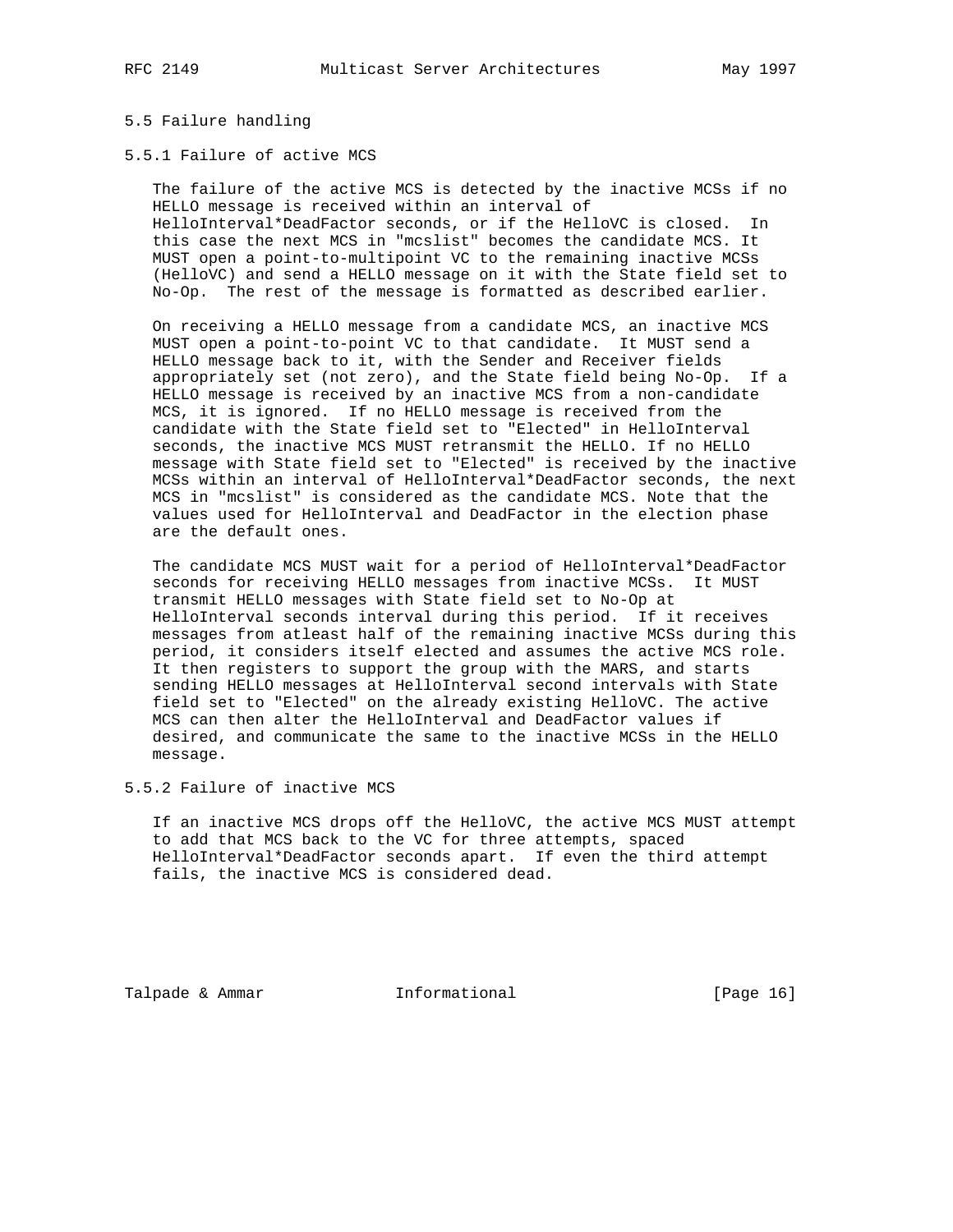An MCS, active or inactive, MUST NOT be started up once it has failed. Failed MCSs can only be started up by manual intervention after shutting down all the MCSs, and restarting them together.

5.6 Compatibility with future MARS and MCS versions

 Future versions of MCSs can be expected to use an enhanced MARS for load sharing and fault tolerance ([TA96]). The MCS architecture described in this document is compatible with the enhanced MARS and the future MCS versions. This is because the active MCS is the only one which communicates with the MARS about the group. Hence the active MCS will only be informed by the enhanced MARS about the subset of the group that it is to support. Thus MCSs conforming to this document are compatible with [GA96] based MARS, as well as enhanced MARS.

6 Summary

 This document describes the architecture of an MCS. It also provides a mechanism for using multiple MCSs per group for providing fault tolerance. This approach can be used with [GA96] based MARS server and clients, without needing any change in their functionality. It uses the HELLO packet format as described in [LA96] for the heartbeat messages.

7 Acknowledgements

 We would like to acknowledge Grenville Armitage (Bellcore) for reviewing the document and suggesting improvements towards simplifying the multiple MCS functionalities. Discussion with Joel Halpern (Newbridge) helped clarify the multiple MCS problem. Anthony Gallo (IBM RTP) pointed out security issues that are not adequately addressed in the current document. Arvind Murching (Microsoft) flagged a potential show stopper in section 4.1.2.

8 Authors' Address

 Rajesh Talpade College of Computing Georgia Institute of Technology Atlanta, GA 30332-0280

 Phone: (404)-894-6737 Email: taddy@cc.gatech.edu

Talpade & Ammar **Informational** [Page 17]